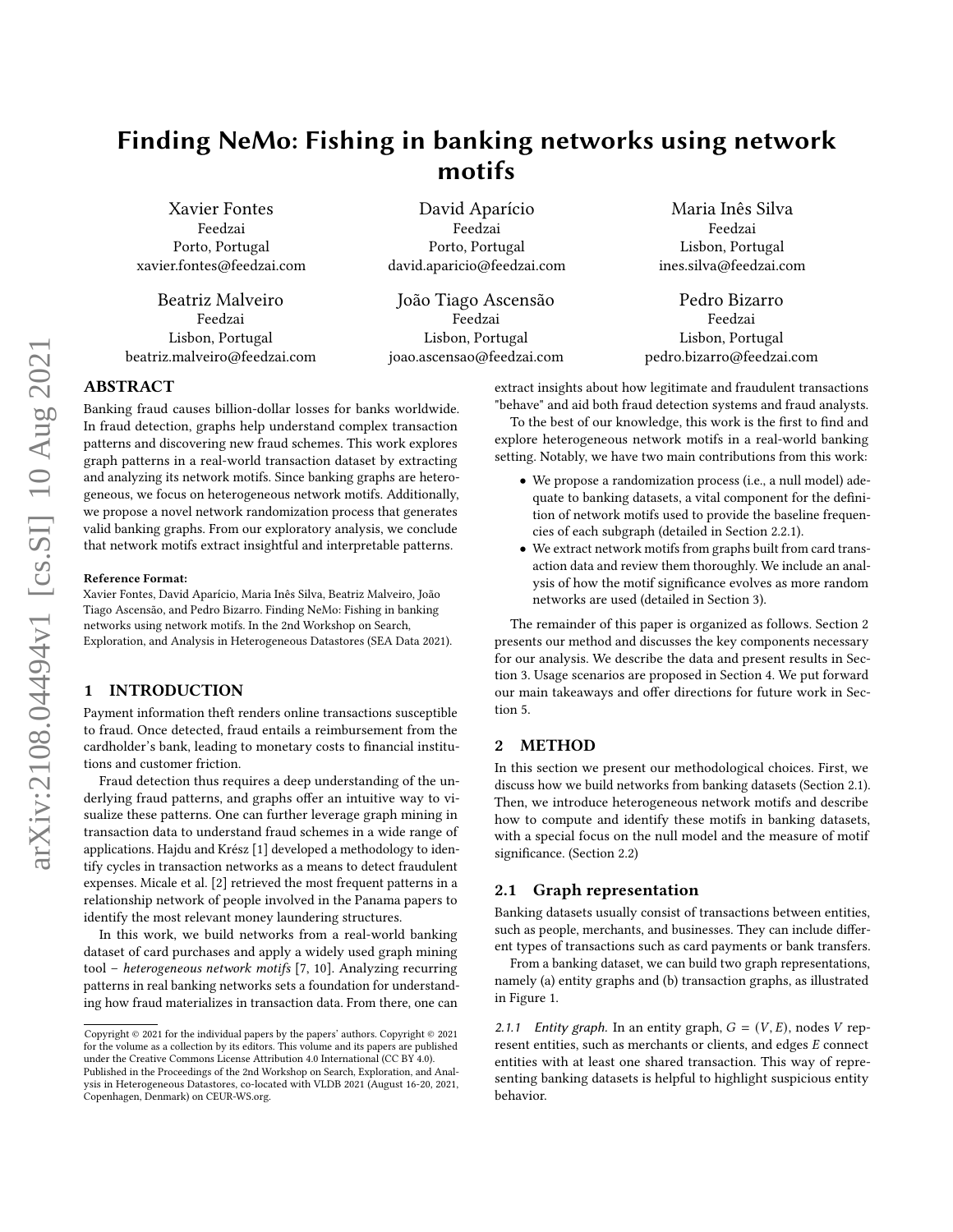<span id="page-1-1"></span>

Figure 1: Example of (a) an entity graph and (b) a transaction graph.

Consider, for example, the entity graph in Figure [1](#page-1-1) (a). There, we represent C1 and M1 as two connected nodes of different types, i.e., {C1, M1} ∈ V, (C1, M1) ∈ E, and  $\phi$ (C1) ≠  $\phi$ (M1), where  $\phi(u)$  is the type of node u. Since we connect all k entities in a transaction, they form a  $k$ -node clique in the graph. When the same two entities are parties to multiple transactions (e.g., a person makes several purchases at a retail store), we aggregate the transaction information into a single edge  $(u, v) \in E$ .

Therefore, an entity graph is undirected and heterogeneous. The node label  $\phi(u)$  corresponds to the entity's type (i.e., client, card, merchant, or terminal). The edge label  $\mu(u, v)$  is binary, indicating whether there is at least one fraudulent transaction involving the two entities.

<span id="page-1-2"></span>2.1.2 Transaction graph. In a transaction graph,  $G = (V, E)$ , nodes  $V$  represent individual transactions, and edges  $E$  connect transactions that share entities.

In the transaction graph from Figure [1](#page-1-1) (b), transactions T1 and T2 are represented as two nodes connected by an edge indicating that the same client made both, i.e.,  $\{T1, T2\} \in V$  and  $(T1, T2) \in E$ . Since connecting all transactions with common entities would result in very dense graphs, we only connect transactions that occurred within a time window, e.g., transactions made by a client in less than 24 hours. Moreover, we use edge direction to encode the temporal sequence of transactions, with edges connecting older transactions to more recent ones, i.e., if  $(u, v) \in E$ , then v is more recent than u. If two transactions occur in the same timestamp, we add a bidirectional edge between the two nodes, i.e.,  $\{(u, v), (v, u)\} \in E$ .

Thus, a transaction graph is directed and heterogeneous. The node label is binary (the transaction is fraudulent or legitimate), i.e., () ∈ { , }. The edge label is one of 2 − 1 possible labels, all the combinations of sharing one or more of  $k$  different

entities, i..e,  $\mu(u, v) \in M$ ,  $|M| = 2^k - 1$ . In Figure [1,](#page-1-1)  $k = 2$ , hence there are 3 possible labels for edges,  $M = 3$ .

Transaction can be used to investigate patterns between transactions. Additionally, machine learning classification models can benefit from receiving topological information (including centrality measures or node embeddings) extracted from transaction graphs [\[5\]](#page-5-5).

## <span id="page-1-0"></span>2.2 Heterogeneous network motifs

A network motif is a subgraph that appears more frequently than expected. The concept of appearing more frequently than expected commonly relies on building a large set of randomized networks  $\mathcal{R}_G$  that are similar to the original network [\[4\]](#page-5-6). In the literature, authors typically use either 100 or 1000 randomized networks [\[9\]](#page-5-7).

Suppose the frequency of a given subgraph  $m_i$  in the original network is, according to some significance measure (Section [2.2.2\)](#page-2-1), much higher than the (average) frequency on similar randomized networks, i.e.,  $freq(m_i, G) >> average\_freq(m_i, R_G)$ . In that case, subgraph  $m_i$  is a network motif. Similarly, if the subgraph's frequency is much lower than the (average) frequency on similar randomized networks, that subgraph is an anti-motif. In this work, we are interested in both motifs and anti-motifs.

Motif discovery involves computing the frequency of a given set of subgraphs and entails subgraph counting [\[6\]](#page-5-8). Subgraph counting receives as input a graph G and a list of non-isomorphic subgraph types (e.g., all possible unique subgraphs with four nodes). Then, it outputs the frequencies of each subgraph type in G, e.g., the frequencies of 4-node cliques, 4-node chains, or 4-node stars.

In this work, we use g-tries for subgraph counting since they are a general framework able to count subgraphs of arbitrary size in heterogenous graphs [\[7,](#page-5-2) [8\]](#page-5-9). Other approaches are faster for counting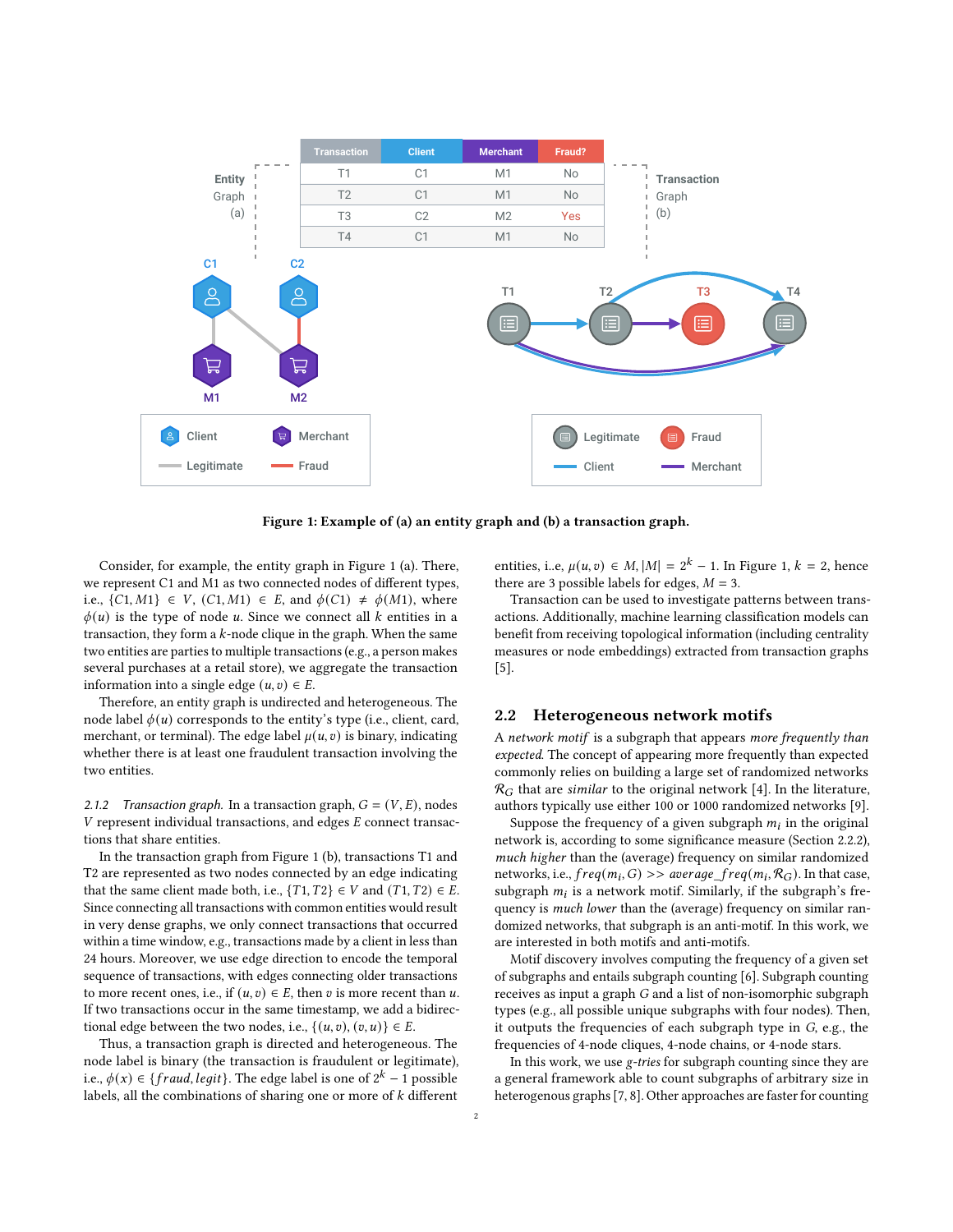<span id="page-2-2"></span>

Figure 2: Different 3-node cliques. In our case, we use both heterogeneous nodes and edges.

specific subgraphs, but, as far as we know, g-tries are the only method that support directed and heterogenous graphs [\[6\]](#page-5-8).

Since our graphs are heterogeneous, we need network motifs that consider node and edge heterogeneity. Concretely, we need to extract heterogeneous motifs and anti-motifs.

As an illustrative example, consider a 3-node clique where nodes and edges are homogeneous (Figure [2](#page-2-2) (a)) and the following heterogeneous graph settings: (i) if nodes can be of two different types, there are four possible 3-node cliques (Figure [2](#page-2-2) (b)), (ii) if edges can be of two different types, there are four possible 3-node cliques (Figure [2](#page-2-2) (c)). Thus, in our work, disregarding node or edge labels undermines the necessary differentiation of topological structures. Heterogeneous motif discovery is more informative than traditional homogeneous motif discovery and more complex to extract and analyze.

In banking fraud analysis, heterogeneous network motifs are more helpful than homogeneous motifs. For instance, knowing that "clients connected to many different cards are more likely to be fraudulent" is arguably more informative than just knowing that "dense subgraphs can be indicative of fraud".

<span id="page-2-0"></span>2.2.1 Network randomization. Computing the expected frequency of a given subgraph requires randomizing the original network so that randomized networks are similar to the original. However, defining network similarity is non-trivial and task-dependent. In practice, the following two approaches are common:

- Initialize the randomized graph as a copy of the original graph and iteratively swap random pairs of edges [\[9\]](#page-5-7). This method preserves vertices' in- and out-degrees.
- Initialize the randomized graph with the same nodes as the original graph and incrementally add edges with probabilities based on each nodes' degree in the original graph [\[4\]](#page-5-6). This method provides an approximation of the vertices' inand out-degrees.

However, these strategies are unsuitable to the banking fraud domain as they fundamentally change the semantic structure of banking graphs. For instance, in an entity graph, entities of the same type are never directly connected by an edge. However, adding or removing edges indiscriminately (while preserving each node's degree) will eventually lead to connecting nodes of the same type and thus compromise the validity of the randomized network. Since these strategies do not take node and edge labels into account, we need to follow a different approach for network randomization.

Instead of randomizing the original graph directly, we apply a randomization procedure directly on the tabular data and then

build the randomized networks from the randomized tabular data. Thus, the randomization procedure works as follows:

- (1) Shuffle all the fraud labels. This step maintains the fraud rate of the original dataset but randomizes its attribution to different transactions.
- (2) Iterate over each entity type and, for each entity type, we randomly chose  $\rho * m$  pairs of values to be swapped. Here,  $\rho \in [0, 1]$  controls how much we want to randomize the original network, and  $m$  is the number of transactions.
- (3) Build the resulting graph from the randomized data, as described in Sections [2.1.1](#page-0-2) and [2.1.2.](#page-1-2)

This network randomization strategy guarantees semantically valid banking networks with a random topology.

<span id="page-2-1"></span>2.2.2 Motif significance measures. After doing subgraph counting on both the original network and the randomized networks, we use a motif significance measure to evaluate which subgraphs are overand under-represented. Several measures have been proposed [\[11\]](#page-5-10), but here we focus on two of the most well-established: the z-score and the ratio.

The z-score of a subgraph,  $z_i$ , is computed as follows:

$$
z_i = \frac{f_i^o - \mu_i^R}{\sigma_i^R} \tag{1}
$$

Where,

- $f_i^o$  is the frequency of subgraph *i* in the original network.
- $\bullet$   $\mu_i^R$  and  $\sigma_i^R$  are the mean and standard deviation of the frequencies of subgraph  $i$  in the randomized networks, respectively.

We compute the ratio of a subgraph,  $r_i$ , as follows:

<span id="page-2-3"></span>
$$
r_i = \frac{f_i^o}{\mu_i^R} \tag{2}
$$

Our goal is to find the subgraphs with the highest z-scores/ratio (i.e., the motifs) and subgraphs with the lowest z-scores/ratio (i.e., the anti-motifs).

In our experiments (Section [3\)](#page-3-0), we show the ratio of the subgraphs since it is more interpretable than the z-score: if  $r_i = 100$ , the subgraph appears 100 times more often in the original network than in the randomized networks. We complement our analysis by reporting  $f_i^o$ ,  $\mu_i^R$ , and  $\sigma_i^R$ .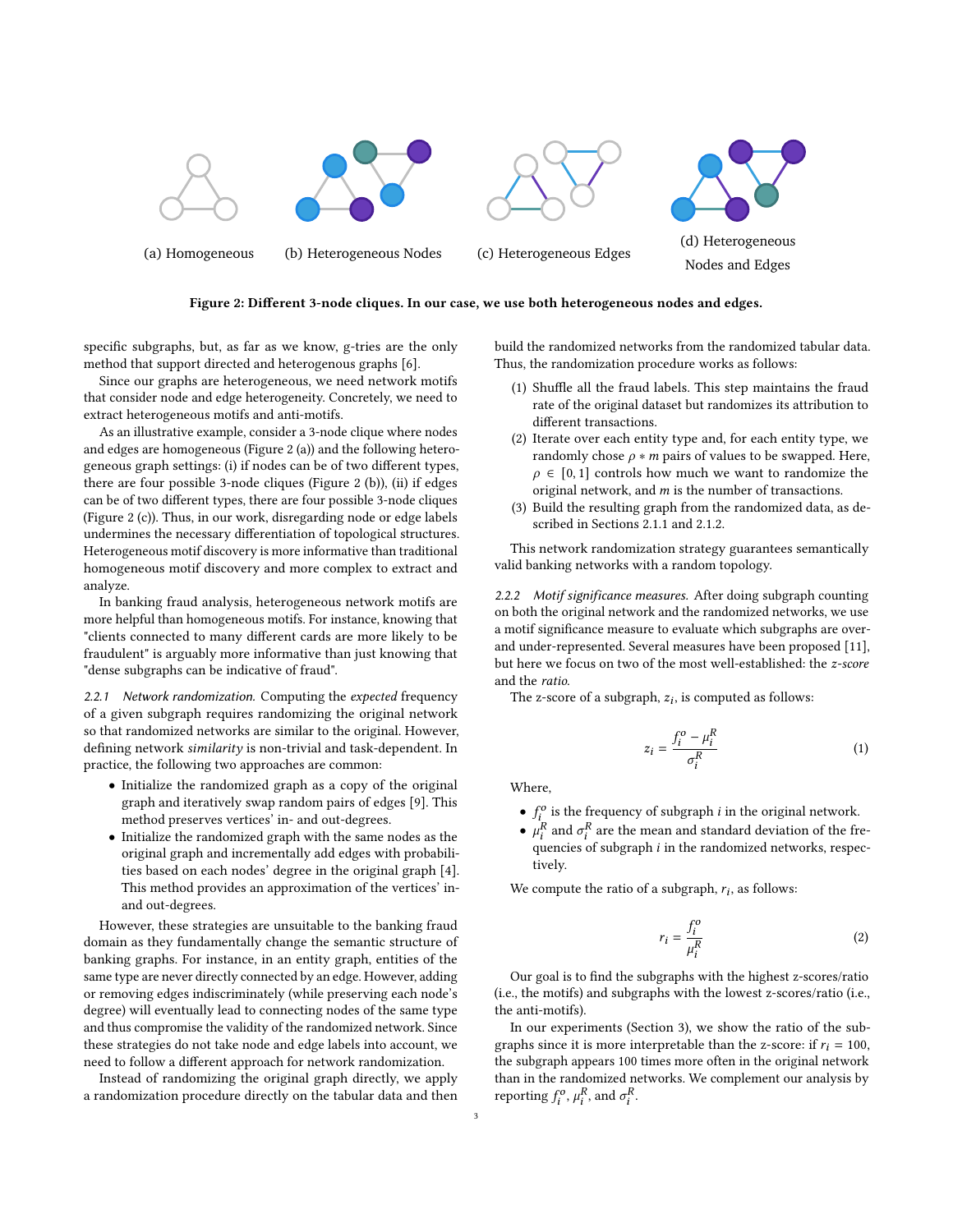## <span id="page-3-0"></span>3 RESULTS

#### 3.1 Data overview

Table [1](#page-3-1) outlines the parameters used to generate the entity graph and the transaction graph and provides summary statistics on the two graphs.

In the entity graph, we consider four node types (i.e., client, merchant, terminal, and card) and two edge types (i.e., fraudulent or legitimate).

In the transaction graph, we consider two node types (i.e., fraudulent and legitimate) and three edge types (i.e., only client, only merchant, or both client and merchant). The rationale for choosing these two entities lies in the close relationship between clients and cards and, similarly, merchants and terminals. In other words, since most clients use few cards and most merchants have few terminals, we simplify the graph by dropping the card and terminal entities.

Additionally, we found it necessary to constrain the considered time window due to computational constraints on subgraph counting.

Both graphs have hundreds of thousands of edges and many different connected components. The fraud rate in the entity graph is the number of fraudulent edges, while, in the transaction graph, the fraud rate is the number of fraudulent nodes. As a result, the fraud rates differ depending on the graph type.

#### 3.2 Motif analysis

In this subsection, we start with the entity graph results and then show the results of the transaction graph.

We analyze which subgraphs are motifs and anti-motifs based on the ratio (Equation [2\)](#page-2-3): we consider subgraphs that have a considerably higher ratio than the others to be motifs, and subgraphs with the lowest ratios to be anti-motifs.

We focus on subgraphs of size three due to the higher computational cost of larger subgraphs.

3.2.1 Entity graph. From Figure [3](#page-3-2) we can see that, for most cases, the ratio of all subgraphs stabilizes relatively quickly at  $\approx$  40 random networks. We observe that a few subgraphs have significantly higher ratio than the others ( $r_i > 100$ ). Moreover, a few subgraphs

<span id="page-3-1"></span>Table 1: Parameters used for graph generation and general statistics (NA means Not Applicable).

|                  | entity graph    | transaction graph |
|------------------|-----------------|-------------------|
| period           | 2 days, 5 hours | 1 day, 21 hours   |
| lookback period  | NA              | 6 hours           |
| random networks  | 100             |                   |
| $\rho$           | 0.8             |                   |
| nodes            | 51,428          | 20,209            |
| edges            | 104,833         | 214,054           |
| node types       | 4               | 2                 |
| edge types       | 2               | 3                 |
| conn. components | 5,796           | 9,877             |
| fraud rate       | 1:1000          | 1:500             |
|                  |                 |                   |

<span id="page-3-2"></span>

Figure 3: Entity graph's ratio evolution, highlighting the top-6 motifs in dark blue and the top-4 anti-motifs in light blue.

have significantly lower ratio than the others ( $r_i \approx 0.01$ ). We consider the first to be the motifs, and the last to be the anti-motifs, shown in Figure [4](#page-4-1) (a) and Figure [4](#page-4-1) (b), respectively.

From Figure [4](#page-4-1) we notice that none of the subgraphs is a 3-node clique. This result might seem counter-intuitive as all transactions form a 4-node clique. A possible explanation is that some merchants are hub nodes and thus induce chain-like subgraphs. Another general observation is that all edges in the motifs are fraudulent, which is not true for the anti-motifs. Domain knowledge indicates that fraudulent transactions tend to be closely connected.

The first three motifs from Figure [4](#page-4-1) (a) have a client at its center, connected to either (i) two terminals, (ii) one terminal and a merchant, or (iii) two merchants. Subgraphs (i) and (iii) tell us that the client made two fraudulent transactions at different merchants and terminals, respectively. These two subgraphs are motifs because fraud is sometimes recurring for fraudulent clients, and this information is lost in the randomized networks since they reshuffle fraud labels. Subgraph (ii) tells us a similar story but notice that, since the merchant and the terminal are not connected, the merchant and the terminal are from different transactions. The last three motifs are equivalent to the first three but with the card at the center of the subgraph. Since clients can use multiple cards, the original network counts are lower for subgraphs with the card at the center of the chain than the counts of the subgraphs with the client at the center of the chain. We also note that, in practice, it might be interesting to investigate all cards used by the client.

The first three anti-motifs from Figure [4](#page-4-1) (b) have a merchant at its center. All three anti-motifs convey the same information: merchants typically either have only legitimate transactions or only fraud transactions, i.e., fraud tends to cluster around the same risky merchants. In the randomized networks, since we randomly swap edges, these relations are lost. Finally, the last anti-motif tells us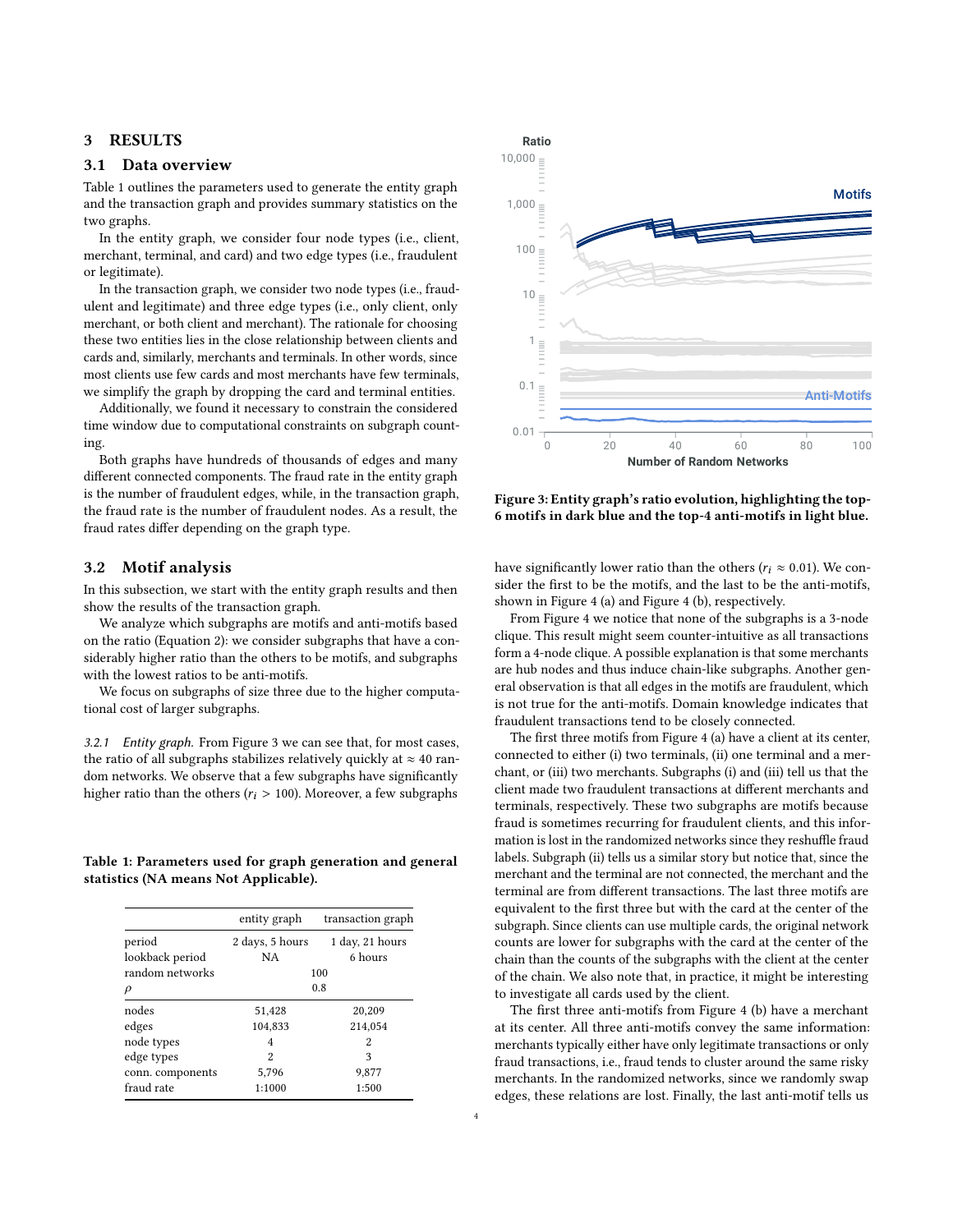<span id="page-4-1"></span>

Figure 4: Entity graph motifs and anti-motifs. For each subgraph *i*, we show its ratio  $r_i$  (first line) and  $f_i^o$  /  $\mu_i^R \pm \sigma_i^R$  (second line).

that it is not common for clients to use multiple cards in legitimate transactions. Indeed, clients that use multiple cards are typically associated with fraudulent activity.

3.2.2 Transaction graph. Figure [5](#page-4-2) shows the evolution of the ratio for each 3-node subgraph in the transaction graph. After 80 random networks, the ratios seem to stabilize, and we can clearly distinguish five subgraphs that stand out, namely, the top-4 subgraphs and the bottom-1 subgraph. These subgraphs are presented in Figure [6.](#page-5-11)

The common feature in the four motifs is at least two transactions that share the same client and merchant. We may lose this pattern during the randomization since we swap merchants and clients independently. However, it is still interesting to observe a significant number of patterns where the same client makes two or three transactions in the same merchant in less than six hours.

<span id="page-4-2"></span>

Figure 5: Transaction graph's ratio evolution, highlighting the top-4 motifs in dark blue and the top-1 anti-motif in light blue.

Three of the four top motifs are a 3-node clique, which happens when three transactions that share a merchant or client occur within the same six-hour window. Once again, the randomization of the entities breaks such patterns.

It is important to note that some motifs contain transactions processed in the same timestamp (represented with bi-directional edges). This pattern can happen in the same merchant when the merchant is processing transactions in a batch or has multiple terminals.

The only anti-motif is a sequence of three transactions in the same merchant, where the middle transaction is fraudulent, and the other two are legitimate. This pattern is less frequent in the original network than in the randomized networks since fraud transactions typically occur together in reality, and the randomized networks break this pattern.

## <span id="page-4-0"></span>4 USAGE SCENARIOS

The motif analysis can be a tool to characterize banking datasets. Beyond summary statistics, the list of motifs and anti-motifs surfaces underlying fraud patterns.

Fraud experts, who may not be knowledgeable in data science or statistics, often use graph visualization for data exploration. Motif analysis serves as a visual summary characterization of a dataset for fraud detection.

As an illustrative example, let us consider a fraud expert at a bank. Their role entails designing new rules to prevent fraud and reviewing unlabelled transactions. The expert can review the characteristic patterns surfaced by motif analysis to tailor the fraud detection system in place. Over time, fraudsters design new schemes to evade detection. Periodic analysis of motifs surfaces upcoming fraud schemes and overall behavioral trends.